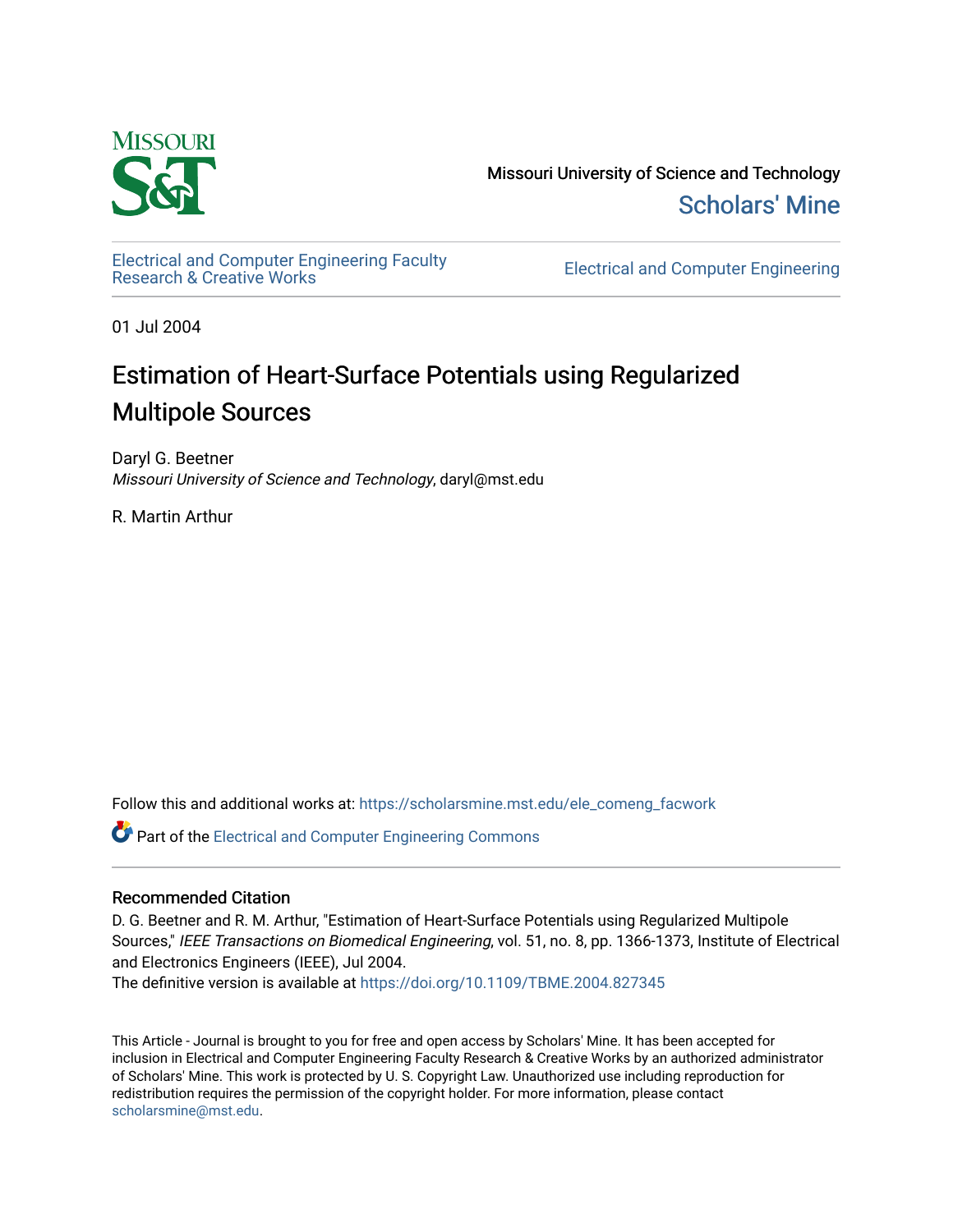# Estimation of Heart-Surface Potentials Using Regularized Multipole Sources

Daryl G. Beetner and R. Martin Arthur\*

*Abstract—***Direct inference of heart-surface potentials from body-surface potentials has been the goal of most recent work on electrocardiographic inverse solutions. We developed and tested indirect methods for inferring heart-surface potentials based on estimation of regularized multipole sources. Regularization was done using Tikhonov, constrained-least-squares, and multipole-truncation techniques. These multipole-equivalent methods (MEMs) were compared to the conventional mixed boundary-value method (BVM) in a realistic torso model with up** to 20% noise added to body-surface potentials and  $\pm 1$  cm error **in heart position and size. Optimal regularization was used for all inverse solutions. The relative error of inferred heart-surface** potentials of the MEM was significantly less ( $p < 0.05$ ) than **that of the BVM using zeroth-order Tikhonov regularization in 10 of the 12 cases tested. These improvements occurred with a fourth-degree (24 coefficients) or smaller multipole moment. From these multipole coefficients, heart-surface potentials can be found at an unlimited number of heart-surface locations. Our indirect methods for estimating heart-surface potentials based on multipole inference appear to offer significant improvement over the conventional direct approach.**

*Index Terms—***Constrained least squares, inverse electrocardiology, multipole expansion, Tikhonov regularization.**

#### I. INTRODUCTION

**T** HE objective of the electrocardiographic inverse problem<br>is to estimate the electrical activity of the heart from mea-<br>summats on the heat: summats activity of the heart from measurements on the body surface. For example, equivalent sources, such as the familiar single dipole of vectorcardiography [[1\]](#page-7-0), multiple dipole sources [\[2](#page-7-0)], or multipole expansions [\[3](#page-7-0)], can successfully represent cardiac activity [\[4](#page-7-0)]. These equivalents, however, can be difficult to interpret. In contrast, heart-surface potentials are easy to interpret and can be readily inferred. Consequently, their direct inference, with either boundary- or finite-element methods, has been the goal of most recent work on inverse solutions [[5\]](#page-7-0).

Compared to body-surface potentials, heart-surface potentials are not strongly affected by torso shape and are more indicative of cardiac sources [\[6](#page-7-0)]. Heart-surface potentials have been used to find the location and extent of myocardial infarction and ischemia, the accessory pathway

Manuscript received August 16, 2003; revised October 19, 2003. This work was supported in part by the National Heart, Lung, and Blood Institute under Grant R01-50295 and in part by the Wilkinson Trust at Washington University. *Asterisk indicates corresponding author.*

D. G. Beetner is with the Department of Electrical and Computer Engineering, University of Missouri-Rolla, Rolla, MO 65401 USA (e-mail: daryl@ece.umr.edu).

\*R. M. Arthur is with the Department of Electrical and Systems Engineering, Washington University, St Louis, MO 63130 USA (e-mail: rma@ese.wustl.edu).

Digital Object Identifier 10.1109/TBME.2004.827345

in Wolf-Parkinson-White (WPW) syndrome, reentry sites in ventricular arrhythmias, prearrhythmic events, and conduction abnormalities (see [[7\]](#page-8-0)). Unfortunately, errors in heart-surface potentials estimated with current techniques may limit their widespread clinical application. The ill-posed nature of the inverse problem causes small errors in measured body-surface potentials or heart–torso geometry to produce large errors in estimated heart-surface potentials. Regularization is almost always required for usable results.

Here, we propose methods to estimate heart-surface potentials from a cardiac-equivalent multipole source [\[7](#page-8-0)], [[8\]](#page-8-0). Possible advantages of using an equivalent multipole source have been suggested by others [\[9](#page-8-0)]. In this study, we develop regularization techniques for a multipole source used to estimate heart-surface potentials and evaluate these techniques in a realistic torso model. Direct estimation of heart-surface potentials with the conventional boundary-value method (BVM) of Barr and coworkers [\[10](#page-8-0)] using zeroth-order Tikhonov regularization was compared to indirect estimation with the multipole-equivalent method (MEM). Comparisons were made with noise added to body-surface potentials and for errors in heart geometry.

# II. MULTIPOLE-EQUIVALENT METHOD

The multipole expansion is an infinite series representation suitable for describing sources in the heart. The first term is the familiar cardiac dipole. Multipole coefficients,  $a_{nm}$  and  $b_{nm}$ , can be found either from an integral of the cardiac sources  $J^i$ within volume V or from an integral of potentials  $\Phi$  on the surface S of volume V with conductivity  $\sigma$  [[11\]](#page-8-0). Using complex notation for convenience, we have

$$
a_{nm} + jb_{nm} = \int\limits_V \mathbf{J}^i \cdot \nabla \Psi_{nm} dV = \int\limits_S \sigma \Phi \nabla \Psi_{nm} \cdot d\mathbf{S} \quad (1)
$$

where

$$
\Psi_{nm} = \left(2 - \delta_m^0\right) \frac{(n-m)!}{(n+m)!} r^n P_n^m(\cos \theta) e^{jm\phi} \tag{2}
$$

and  $\delta_m^0$  is the Kronecker delta ( $\delta_m^0 = 0, m \neq 0; \delta_0^0 = 1$ ),  $P_n^m(\cdot)$ is the associated Legendre polynomial, and  $(r, \theta, \phi)$  is a point location in spherical coordinates.

In practice, multipole coefficients  $M$  are found from bodysurface potentials,  $\Phi_B$ , using a transfer coefficient matrix  $\mathbf{T}_B$ .  $T_B$  is based on forward-problem solutions for body-surface potentials in an appropriate torso model. The least-squares-error estimate for the multipole coefficients is

$$
\hat{\mathbf{M}} = \left(\mathbf{T}_B^* \mathbf{T}_B\right)^{-1} \mathbf{T}_B^* \mathbf{\Phi}_B \tag{3}
$$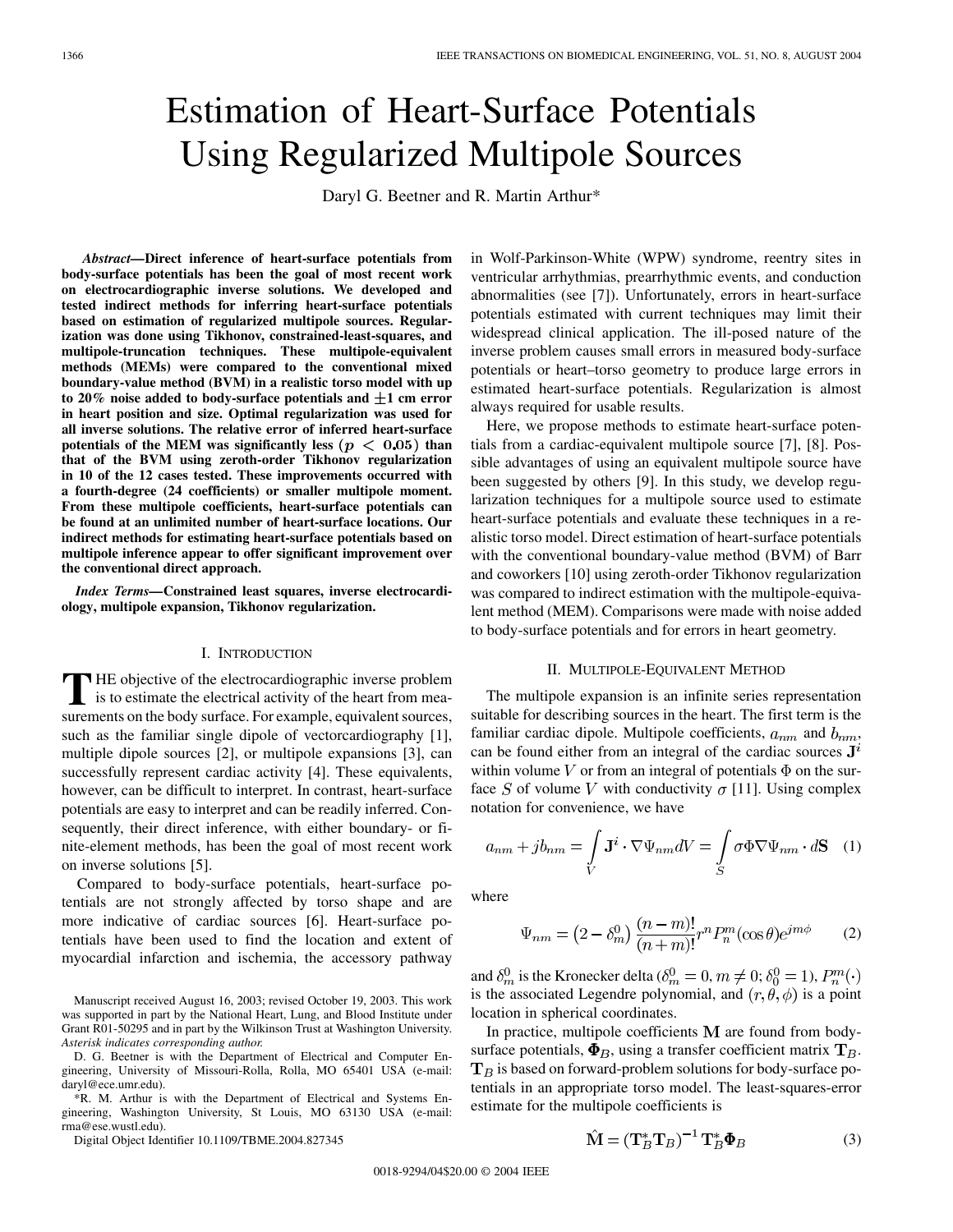where  $\mathbf{T}_B^*$  is the Hermitian of  $\mathbf{T}_B$ . M and  $\Phi_B$  may either be column vectors representing conditions at a particular instant or may be matrices representing a sequence of conditions over time.

Once  $\tilde{M}$  is known, then heart-surface potentials  $\Phi_H$  can be estimated using transfer coefficients  $T_H$ , which are based on forward-problem solutions on the heart-surface

$$
\hat{\Phi}_H = \mathbf{T}_H \hat{\mathbf{M}}.\tag{4}
$$

Because the inverse problem is ill-posed, the least-squares estimate may be a pathological solution. To overcome this limitation, the inverse solution should be regularized.

#### III. REGULARIZATION OF THE MULTIPOLE

Techniques for regularizing boundary-element methods include the use of truncated singular value decomposition [\[12](#page-8-0)], [\[13](#page-8-0)], the generalized eigensystem approach [[14\]](#page-8-0), constrained least-squares (CLS) methods [[12\]](#page-8-0), [\[15](#page-8-0)], and Tikhonov regularization [[16\]](#page-8-0). Tikhonov regularization is the most common approach used in the electrocardiographic inverse problem.

We developed three regularization techniques for multipole estimation. Previously, we found that useful estimates of the multipole coefficients could be found without regularization using (3) [\[3\]](#page-7-0). This approach is the basis for regularization via truncation of the multipole expansion, which we examine in more detail here. CLS methods have been applied by others to regularize multipole coefficients [[9\]](#page-8-0). Here we formalize and extend their use. In addition, we derive Tikhonov regularization techniques for zeroth-order estimation of multipole coefficients [\[7](#page-8-0)], [[8\]](#page-8-0).

#### *A. Multipole Truncation*

Previously, we found that lower degree multipole estimates were more consistent when higher degree terms were included in (3) [[3\]](#page-7-0). Specifically, the dipole  $(n = 1)$ , which is independent of location, had less variation at two different origins when the quadrupole  $(n = 2)$  was simultaneously estimated. Here this technique was applied to the estimation of heart-surface potentials. A higher degree multipole was estimated using (3) than was used to calculate heart-surface potentials using (4). Experimental results will be presented later to show optimal sizes for the multiple expansion.

The multipole truncation approach is similar to truncated singular value decomposition and the generalized eigensystem approach where the solution is separated into orthogonal components from which heart-surface potentials are estimated using an expansion based only on the most significant few values. These methods differ, however, in the expansion technique.

### *B. Constrained Least-Squares Method*

CLS regularization is based on the statistical characteristics of the signal and the noise. If  $N$  is a covariance matrix for noise and  $S$  is the covariance matrix for multipole coefficients, then the best statistical estimate of  $M$  is [\[15](#page-8-0)]

$$
\hat{\mathbf{M}} = \left(\mathbf{T}_B^* \mathbf{N}^{-1} \mathbf{T}_B + \mathbf{S}^{-1}\right)^{-1} \mathbf{T}_B^* \mathbf{N}^{-1} \mathbf{\Phi}_B.
$$
 (5)

If 
$$
\mathbf{N} = \sigma_n^2 \mathbf{I}
$$
 and  $\mathbf{S} = \sigma_s^2 \mathbf{I}$ , where **I** is the identity matrix, then

$$
\hat{\mathbf{M}} = (\mathbf{T}_{B}^{*} \mathbf{T}_{B} + \tau \mathbf{I})^{-1} \mathbf{T}_{B}^{*} \mathbf{\Phi}_{B}
$$
(6)

where  $\tau = \sigma_n^2/\sigma_s^2$ . This equation is similar to Tikhonov zeroth-order regularization for the BVM, which can also be shown to be a statistically constrained solution given the correct assumptions.

Statistical characteristics of the signal and noise are difficult to obtain, particularly for a theoretical construct like a multipole expansion. A basic version of CLS regularization was developed for the MEM based on the following simplifying assumptions [\[7](#page-8-0)]:

- noise *n* is uncorrelated with zero mean and variance  $\sigma_n^2$ and is uniformly distributed over a sphere of radius  $r$  surrounding the heart;
- potentials on that sphere are generated from a multipole source in the infinite medium, have zero mean, variance  $\sigma_s^2$ , and are uniformly distributed spatially;
- each multipole moment contributes equally to the power of the potentials.

Using these assumptions, the expected value of signal power of potentials on a sphere of radius  $r$  in the infinite medium is

$$
\sigma_s^2 = \left(\frac{1}{4\pi\sigma}\right)^2 \sum_{n=1}^{\infty} \sum_{m=0}^n \frac{1}{r^{2(n+1)}}
$$
  
×  $\left(\sigma_{a_{nm}}^2 \cos^2 m\phi + \sigma_{b_{nm}}^2 \sin^2 m\phi\right) P_n^m(\cos\theta)^2$  (7)

where  $\sigma_{a_{nm}}^2$  and  $\sigma_{b_{nm}}^2$  are the variance of coefficients  $a_{nm}$  and , respectively. If each component is independent of polar angle  $\theta$  and azimuthal angle  $\phi$ , then

$$
\sigma_s^2 = \left(\frac{1}{4\pi\sigma r^2}\right)^2 \left(\frac{1}{r^2} \sigma_{\text{dipole}}^2 + \frac{1}{r^4} \sigma_{\text{quad}}^2 + \cdots\right). \tag{8}
$$

Further, if each pole contributes equally to the expected power in heart-surface potentials, then

$$
\frac{1}{N}\sigma_s^2 (4\pi\sigma r^3)^2 = \sigma_{\text{dipole}}^2 = \frac{1}{r^2}\sigma_{\text{quad}}^2 = \cdots \tag{9}
$$

where  $N$  is the total number of multipole coefficients. If the noise-to-signal power ratio of heart-surface potentials is given by  $\sigma_n^2/\sigma_s^2$ , then the noise-to-signal power ratio matrix for the multipole is proportional to

$$
\mathbf{H}_{m} = \begin{bmatrix} 1 & 0 & 0 & 0 & 0 & \cdots & 0 \\ 0 & 1 & 0 & 0 & 0 & \cdots & 0 \\ 0 & 0 & 1 & 0 & 0 & \cdots & 0 \\ 0 & 0 & 0 & \frac{1}{r^{2}} & 0 & \cdots & 0 \\ 0 & 0 & 0 & 0 & \frac{3}{r^{2}} & \cdots & 0 \\ \vdots & \vdots & \vdots & \vdots & 0 & \ddots & \vdots \\ 0 & 0 & 0 & 0 & \cdots & \frac{c_{n}}{r^{2n}} \end{bmatrix}
$$
 (10)

where  $c_{nm}$  is the proportionality constant between coefficients that allows signal power on the surface of the sphere to be uniformly distributed, as given in (9).  $\mathbf{H}_m$  is proportional to the inverse covariance matrix between individual multipole coefficients, as indicated by  $S^{-1}$  in (5). Using  $H_m$  in the CLS approach given in (5), multipole coefficients may be calculated as

$$
\hat{\mathbf{M}} = (\mathbf{T}_{B}^{*} \mathbf{T}_{B} + \tau \mathbf{H}_{m})^{-1} \mathbf{T}_{B}^{*} \mathbf{\Phi}_{B}
$$
\n(11)

where  $\tau$  is a regularization constant.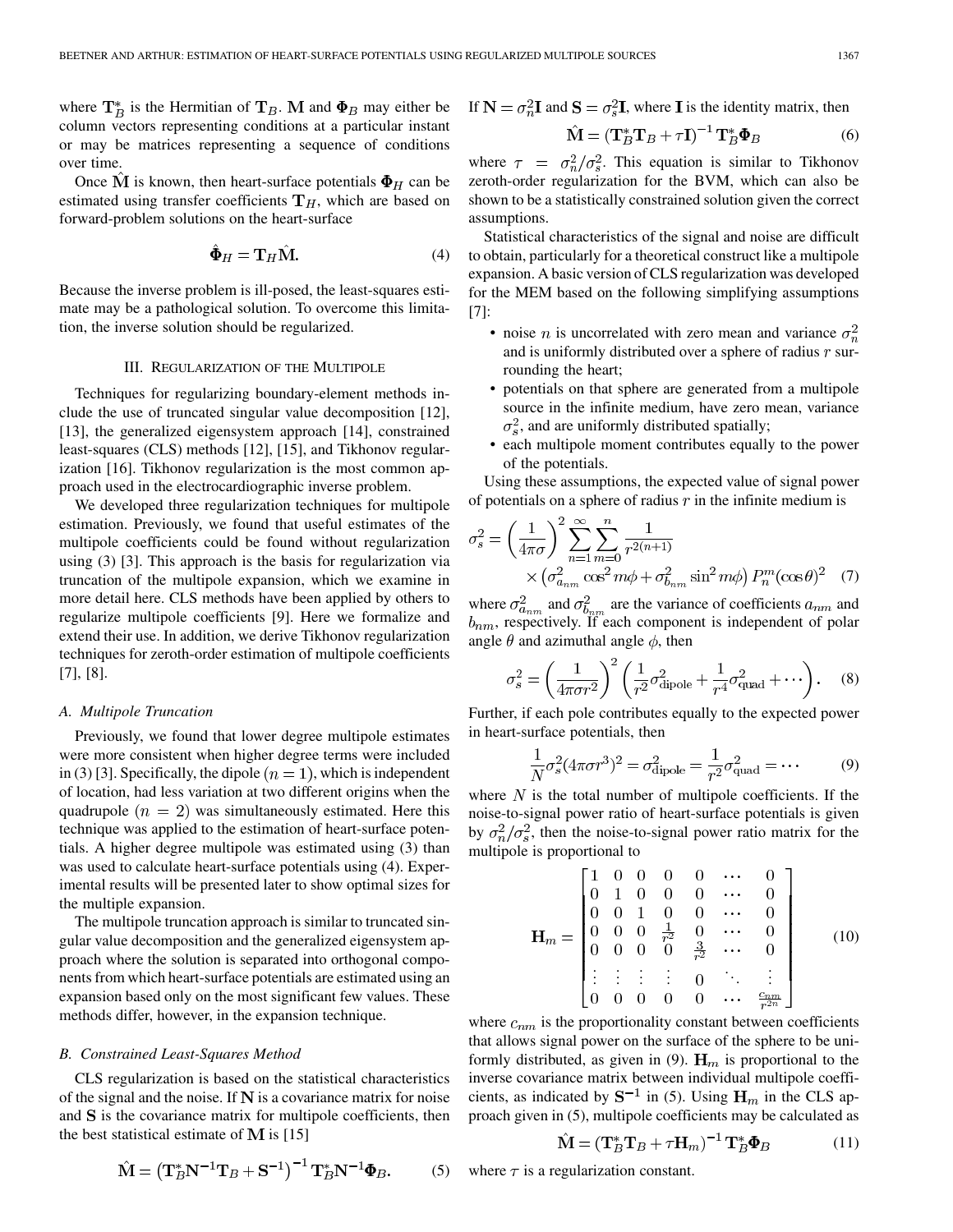Pilkington and Morrow were able to reduce the error in inferred heart-surface potentials using CLS regularization of the MEM [\[9](#page-8-0)]. They empirically chose  $\sigma_n^2/\sigma_{\text{pole}}^2 = 0.001$  for the dipole and  $\sigma_n^2/\sigma_{\text{pole}}^2 = 1$  for the quadrupole. Our formalization of a regularization technique for the MEM based on CLS may provide an explanation for why these particular values improved performance. For a heart radius of 3.2 cm,  $\sigma_n^2/\sigma_{\text{dipole}}^2 \approx$  $0.001\sigma_n^2/\sigma_{\text{quad}}^2$  using MKS units in (9).

# *C. Tikhonov Regularization*

Conventional BVM estimation of heart-surface potentials using Tikhonov regularization yields

$$
\hat{\Phi}_H = \left(\mathbf{Z}_{BH}^* \mathbf{Z}_{BH} + \tau \mathbf{R}^* \mathbf{R}\right)^{-1} \mathbf{Z}_{BH}^* \mathbf{\Phi}_B \tag{12}
$$

where  $\mathbf{Z}_{BH}$  is a transfer-coefficient matrix relating heart- to body-surface potentials,  $\tau$  is a regularization constant, and R is a regularization matrix.  $\bf{R}$  is either  $\bf{I}$ , the identity matrix,  $\bf{L}$ , the Laplacian operator, or  $G$ , the gradient operator. The case in which  $\mathbf{R} = \mathbf{I}$  is known as zeroth-order Tikhonov regularization and is commonly used in the literature as a basis for comparison of regularization techniques.

Tikhonov regularization is based on minimizing the cost function  $J_{\tau}(\Phi_{\mathbf{H}})$  [[17\]](#page-8-0) as

$$
J_{\tau}(\mathbf{\Phi}_{\mathbf{H}}) = \tau ||\mathbf{R}\mathbf{\Phi}_{\mathbf{H}}||^2 + ||\mathbf{Z}_{\mathbf{B}\mathbf{H}}\mathbf{\Phi}_{\mathbf{H}} - \mathbf{\Phi}_{\mathbf{B}}||^2 \qquad (13)
$$

where  $\tau$  is a regularization constant and **R** is a regularization matrix. The cost function is a weighted sum of the norm of regularized inferred heart-surface potentials  $\|\mathbf{R}\Phi_H\|^2$  and the body-surface residual  $||\mathbf{Z}_{BH}\mathbf{\Phi}_{H} - \mathbf{\Phi}_{B}||^2$ . Setting the derivative of the cost function to zero yields (12).

For the MEM, the regularized squared norm of heart-surface potentials is  $\|\mathbf{RT}_H\mathbf{M}\|^2$ . The body-surface residual is  $\|\mathbf{T}_B\mathbf{M}-\mathbf{\Phi}_B\|^2$ . The cost function for Tikhonov regularization of the MEM is, therefore

$$
J_{\tau}(\mathbf{M}) = \tau ||\mathbf{R} \mathbf{T}_H \mathbf{M}||^2 + ||\mathbf{T}_B \mathbf{M} - \mathbf{\Phi}_B||^2 \qquad (14)
$$

where  $T_H$  is the regularizing operator. Minimizing with respect to  $M$ , the regularized estimate is

$$
\hat{\mathbf{M}} = \left(\mathbf{T}_{B}^{*}\mathbf{T}_{B} + \tau\mathbf{T}_{H}^{*}\mathbf{R}^{*}\mathbf{R}\mathbf{T}_{H}\right)^{-1}\mathbf{T}_{B}^{*}\mathbf{\Phi}_{B}.
$$
 (15)

For zeroth-order Tikhonov regularization where  $R = I$ , we have

$$
\hat{\mathbf{M}} = \left(\mathbf{T}_B^* \mathbf{T}_B + \tau \mathbf{T}_H^* \mathbf{T}_H\right)^{-1} \mathbf{T}_B^* \boldsymbol{\Phi}_B. \tag{16}
$$

Although the BVM and MEM expressions for  $\tilde{\Phi}_H$ , (12) and (4) [using (16)], may yield the same results under some conditions, in general they will not. For example, the two will differ for a simple heart–torso model where the only inhomogeneity is the heart. In our case, the BVM model is homogeneous because the heart is excluded from the volume conductor, but the MEM model is inhomogeneous because it includes the cardiac blood mass. In addition, the MEM and BVM may give different results because the implicit constraints (the number of multipole terms) placed on the MEM limit its ability to reconstruct the heart-surface potentials. For example, under ideal conditions, the BVM may be able to represent heart-surface potentials exactly but heart-surface potentials calculated with a dipole source may have significant error. These implicit constraints may be an



Fig. 1. Geometric measurements. The torso surface and electrode locations were measured with the IPD shown in the left panel. The position of electrodes is shown in the pictures in the right panel. Heart size and location were estimated from ultrasonic images registered to the surface measurements. Torso measurements were performed on R. Martin Arthur, an author of this study.

advantage when calculating inverse solutions in the presence of errors in transfer coefficients or body-surface potentials [[18\]](#page-8-0), which is the thrust of this study.

Similarities occur between CLS and zeroth-order Tikhonov regularization. If the regularizing operator  $T_H$  is constructed from uniform samples on a spherical heart then, due to the orthogonality properties of the Legendre polynomial, off-diagonal components of  $T_H^*T_H$  will be zero. Diagonal components will be proportional to  $1/r_H^{2n}$ , where *n* is the degree of the associated multipole term. For a uniformly sampled spherical heart in the infinite medium, the CLS formulation assumes energy is contributed equally by each multipole moment to heart-surface potentials, whereas the Tikhonov expression assumes energy is contributed equally by each coefficient.

#### IV. METHODS

Inference techniques were tested using a human torso model and known heart-surface potentials. The torso model was created from measurements of the heart and torso geometry of an adult male. Known heart-surface potentials were taken from sock-electrode measurements. Effects of electrical noise in surface potentials and geometric errors in the torso model were compared to assess the BVM and MEM estimates of heart potentials.

# *A. Heart–Torso Model*

Torso shape and the location of 175 body-surface electrodes were measured on an adult male using an Immersion Personal Digitizer (IPD) as shown in Fig. 1. The torso was approximated with a tenth-degree spherical harmonic, which fit measured locations with an rms error of less than 0.5 cm and provided caps to close the torso-model surface as shown in Fig. 2.

The heart was approximated as a sphere. The 91-node sphere had a radius of 5.28 cm and a position within the torso based on size and orientation measurements made on 10 adult male subjects. Ultrasound measurements were taken from images registered to the body surface by coupling an ultrasound probe to the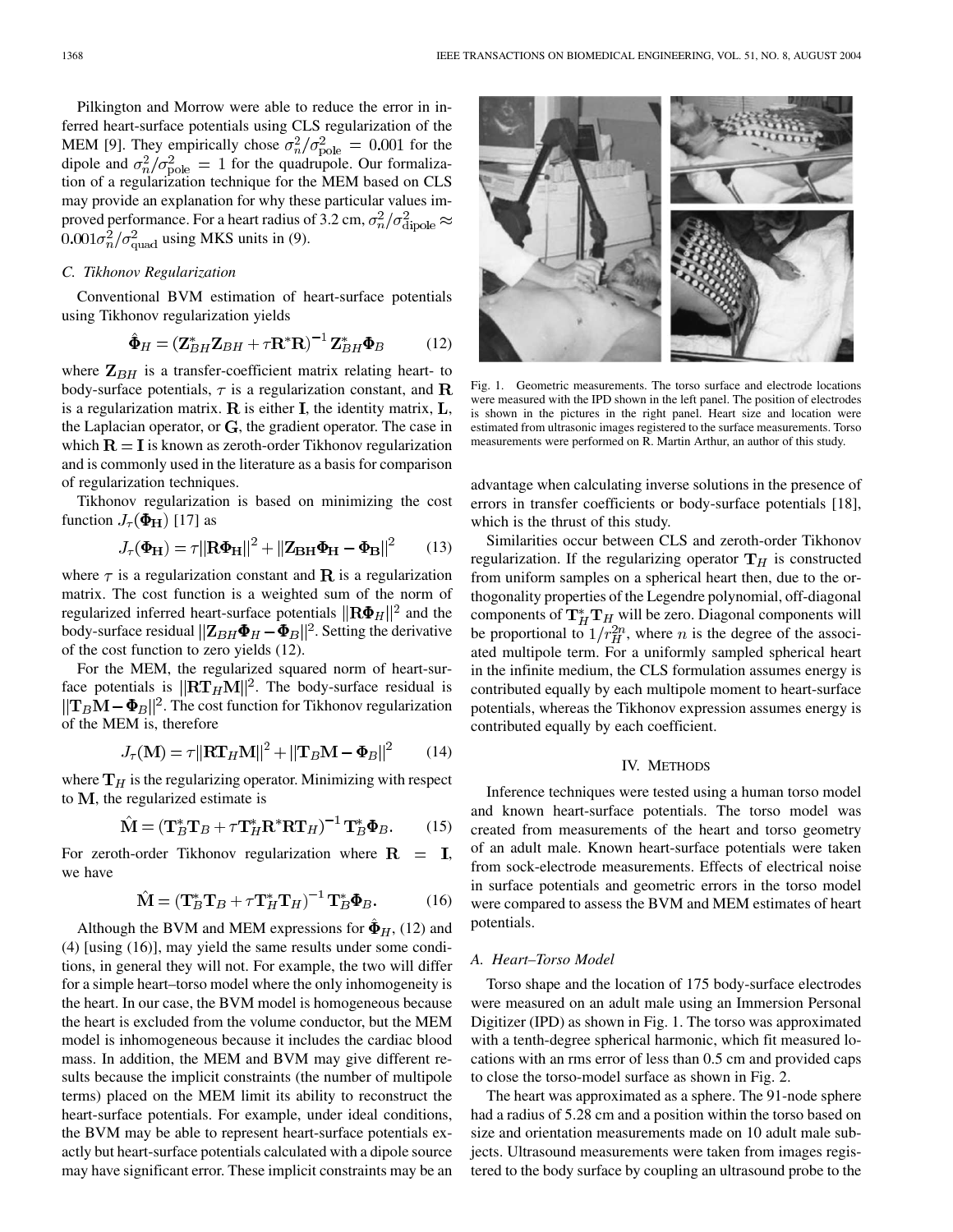

Fig. 2. Heart–torso model. The spherical heart surface contained 91 nodes; the spherical-harmonic torso model 1026 nodes.

IPD. A spherical model was used because we could determine the center and radius of a sphere, which circumscribed the heart, from the registered ultrasound images in each of the 10 subjects. Torso and heart conductivities were set to 0.21 and 0.67 S/m, respectively [[19\]](#page-8-0). Additional details of data acquisition and torso approximation are reported in [\[7](#page-8-0)] and [[20\]](#page-8-0).

#### *B. Forward-Problem Solutions*

Forward-problem solutions relate sources in the heart to potentials they produce on the body surface. The mixed BVM directly relates heart-surface and body-surface potentials. The transfer coefficients  $\mathbf{Z}_{BH}$  from heart H to body B are given by Barr and coworkers as [\[10](#page-8-0)]

$$
\mathbf{Z}_{BH} = -\left(\mathbf{P}_{BB} - \mathbf{G}_{BH}\mathbf{G}_{HH}^{-1}\mathbf{P}_{HB}\right)^{-1} \times \left(\mathbf{P}_{BH} - \mathbf{G}_{BH}\mathbf{G}_{HH}^{-1}\mathbf{P}_{HH}\right) \quad (17)
$$

where  $P$  is a matrix of solid angles and  $G$  is a matrix of gradient integral coefficients. Transfer coefficients were calculated using seven-point Radon numerical integration to approximate gradient integral terms [\[21\]](#page-8-0).

MEM transfer coefficients  $T_B$  and  $T_H$  were calculated from the integral solution to the potential distribution on the surface of an inhomogeneous conductor as [[22\]](#page-8-0)

$$
\begin{bmatrix} \mathbf{T}_B \\ \mathbf{T}_H \end{bmatrix} = \begin{bmatrix} \mathbf{P}_{BB} & \frac{\sigma_D}{\sigma_B} \mathbf{P}_{BH} \\ \frac{\sigma_B}{\sigma_S} \mathbf{P}_{HB} & \frac{\sigma_D}{\sigma_S} \mathbf{P}_{HH} \end{bmatrix} \begin{bmatrix} \mathbf{T}_B \\ \mathbf{T}_H \end{bmatrix} + 2 \begin{bmatrix} \frac{\Psi_B}{\sigma_B} \\ \frac{\Psi_H}{\sigma_S} \end{bmatrix} \quad (18)
$$

where **P** is a solid-angle matrix,  $\Psi$  is the infinite medium potential for unit multipole sources,  $\sigma$  is conductivity in the heart  $H$ , the body  $B$ , the difference between heart and body  $D$ , or the sum of heart and body  $S$ .

The accuracy of BVM transfer coefficients was verified using concentric and eccentric spheres models by comparing our results with values found in the literature or values calculated analytically [[7\]](#page-8-0), [\[10](#page-8-0)]. Potentials for unit multipole sources were verified by determining their multipole content via surface integral [\[3](#page-7-0)]. The multipole transfer coefficients were also found by spherical harmonic approximation, which matched the results of (18) in the limit [\[22](#page-8-0)].

#### *C. Heart- and Body-Surface Potentials*

Epicardial potentials were measured with a 90-electrode sock on the heart of a human adult male with recent and remote myocardial infarction. We estimated potentials on a static model surrounding the heart. Such a model is more indicative of a pericardial surface, but epicardial potentials were more easily obtained and are similar to pericardial potentials [\[23](#page-8-0)].

The 90-electrode sock was aligned with the left anterior descending artery so that 45 electrodes covered the left side of the heart and 45 covered the right, from apex to base. Unipolar potentials were recorded with a gain of 500 for 1 s during normal sinus rhythm. Bandwidth was 0.5–500 Hz. Potentials were digitized over a range of  $\pm 20$  mV at 1000 samples per second with 12 bits of precision.

Measurements from 11 electrodes were discarded due to artifact. Others were corrected for effects of baseline shift assuming an isoelectric T-P interval. Locations of the 79 usable signals were made nodes of the heart model. The surface was completed in the apex and base regions with the addition of 12 nodes for a total of 91. Potentials at the additional nodes were approximated using linear interpolation. These 91 signals formed the known heart-surface potentials  $\Phi_H$ .

Body-surface potentials  $\pmb{\Phi}_B$  were found at all electrode locations from the BVM transfer coefficients  $\mathbf{Z}_{BH}$  and the known heart potentials  $\Phi_H$ 

$$
\Phi_B = \mathbf{Z}_{BH} \Phi_H. \tag{19}
$$

Inspection of the calculated potentials showed they were consistent with those measured on patients. These calculated body surface potentials were used to test and to compare inverse solutions.

### *D. Inverse-Problem Solutions*

Multipole inference via the truncation of least-squares-error estimates (3), CLS solutions (11), and Tikhonov techniques (16) were compared to the conventional BVM using zeroth-order Tikhonov regularization (12). Each inverse was optimized to minimize relative error (RE) at each instant of the QRS complex as follows:

$$
RE(t_i) = \sqrt{\frac{\left(\Phi_H^c(t_i) - \Phi_H^i(t_i)\right) * \left(\Phi_H^c(t_i) - \Phi_H^i(t_i)\right)}{\Phi_H^c(t_i) * \Phi_H^c(t_i)}}
$$
(20)

where  $RE(t_i)$  is the relative error calculated at time  $t_i$ ,  $\Phi_H^c(t_i)$ is a column vector representing the correct (known) potentials on the heart surface at time  $t_i$ , and  $\mathbf{\Phi}^i_H(t_i)$  is a vector representing the inferred potentials. Solutions were calculated with noise added to body-surface potentials and with errors in heart size and location.

Gaussian white noise was added to body-surface potentials, with power ranging from 1% to 20% of total signal power in the QRS complex [\[16](#page-8-0)], [\[20](#page-8-0)], [[24\]](#page-8-0). Each result was an average over 25 trials. We also shifted the heart position left  $(-1 \text{ cm})$ and right  $(+1 \text{ cm})$  and under- and over-estimated heart size by 1 cm [[25\]](#page-8-0).

#### *E. Data Analysis*

The performance of the BVM and MEM techniques was assessed by comparing relative errors in inferred heart-surface potentials. Average REs over the QRS complex were compared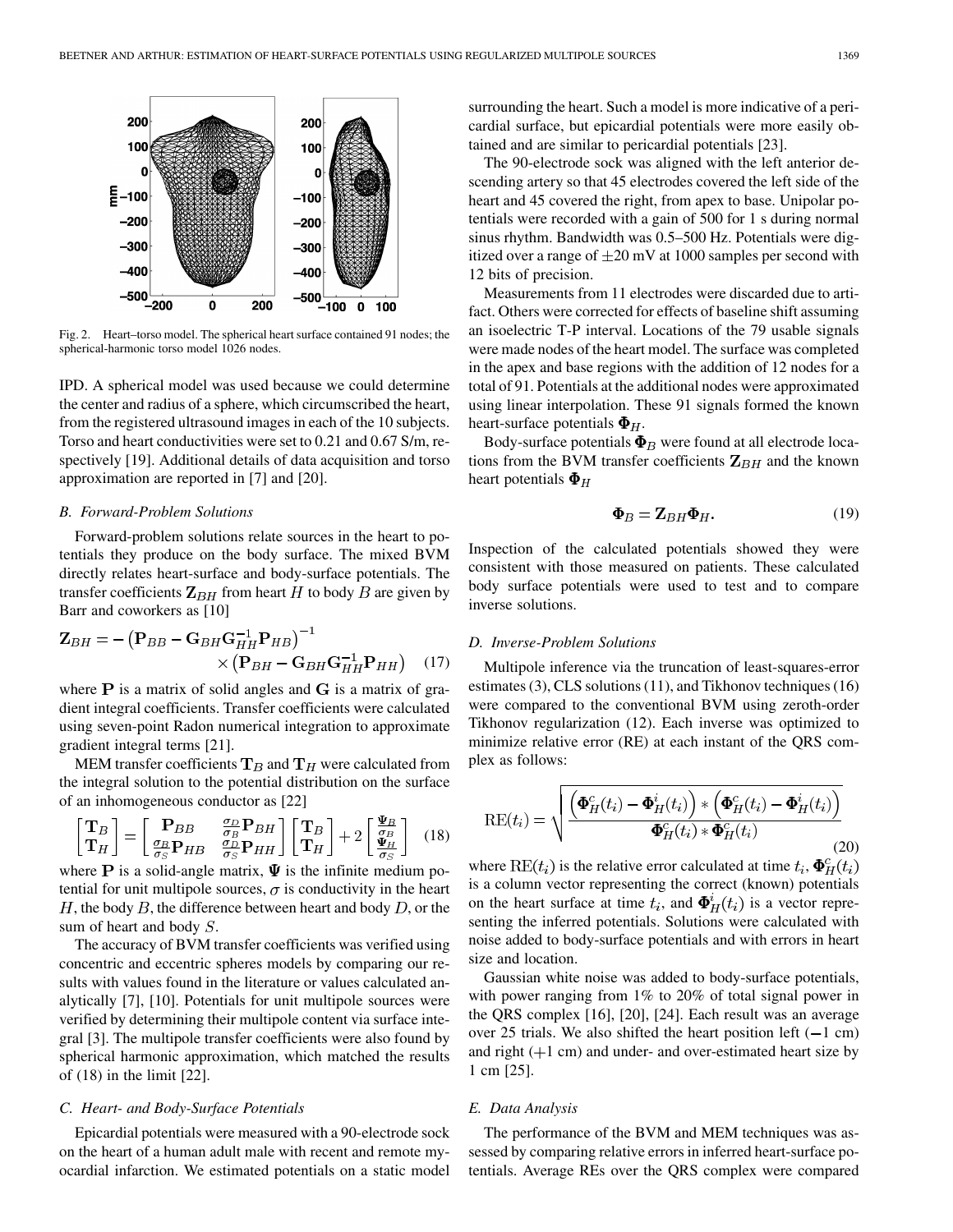using an unpaired  $t$ -test. REs were considered significantly different if the probability from the *t*-test was  $< 0.05$ .

# V. RESULTS

Heart-surface potentials in an adult male torso model were estimated directly using the conventional mixed BVM method and indirectly using the MEM. Zeroth-order Tikhonov regularization was used with the BVM. Three forms of regularization were tested with the MEM: Tikhonov (TIK), constrained-least-squared (CLS), and truncation (TRN). Relative error (RE) was used to evaluate the quality of estimated heart-surface potentials.

Before evaluating the regularization techniques, experiments were performed to find the appropriate sizes of the multipole expansion to use in inverse calculations with the MEM. Based on those findings an analysis of the multipole truncation method was performed.

#### *A. Multipole Size*

The theoretical constructs for TIK and CLS regularization of the multipole were described in Section III. In contrast to the conventional BVM, useful estimates of heart-surface potentials can be based on least-squares-error estimation using the MEM, provided that the size of the expansion is limited. For example, Table I shows the RE for multipole estimates found using (3), i.e., least-squares estimates, for 5% noise added to body-surface potentials then using those estimates to find heart-surface potentials with (4). Minimum RE occurred for an octopole ( $n =$ 3) estimate.

#### *B. Multipole Truncation*

The REs of least-squares multipole estimates can be reduced by truncating the number of terms in the multipole used to find heart-surface potentials. Truncation was tested by calculating least-squares-error multipoles of degree  $n$  using (3), then using only degree  $n-1$  terms to find heart-surface potentials with (4). Table II shows REs in inferred heart-surface potentials averaged over the QRS complex for 1%–20% additive noise. Table III depicts relative errors in inferred heart-surface potentials averaged over the QRS complex with changes in heart position and size of  $\pm$  1 cm.

Best performance (emphasized in bold face) occurred either when truncating from  $n = 4$  to  $n = 3$  or from  $n = 3$  to  $n = 2$ . The best choice for a single strategy, based on the results in Tables II and III, was to truncate from  $n = 3$  to  $n = 2$ . This strategy increased the average RE by 2.5 percentage points compared to picking the optimal truncation result. Optimal results, however, were used in the comparisons in the following section.

To further test the truncation method, heart-surface potentials were determined from truncated least-squares-error multipoles of degree  $n - i$ , where  $i = 1$  to  $n - 1$ . Calculations were performed for 1%–20% noise added to body-surface potentials and for  $\pm 1$  cm changes in heart size and position. Table IV shows the result for a 1-cm shift left  $(S - 1)$  in heart position. The bottom diagonal is the same as the first line of Table III.

TABLE I RE OVER ORS OF LEAST-SOUARES MULTIPOLE WITH 5% NOISE ADDED TO BODY-SURFACE POTENTIALS

| Pole $n=2$ | $n=3$                                                              | $n=4$ | $n=5$ |
|------------|--------------------------------------------------------------------|-------|-------|
|            | RE 0.54 $\pm$ 0.11 0.50 $\pm$ 0.07 0.82 $\pm$ 0.17 2.18 $\pm$ 0.49 |       |       |

TABLE II RE OVER QRS OF TRUNCATED LEAST-SQUARES MULTIPOLES OF DEGREE N WITH ADDITIVE NOISE

| $\%$ |  | $n=2>1$ $n=3>2$ $n=4>3$ $n=5>4$                                                         |  |
|------|--|-----------------------------------------------------------------------------------------|--|
|      |  | $\vert$ 0.73 $\pm$ 0.11 0.54 $\pm$ 0.11 0.49 $\pm$ 0.07 0.98 $\pm$ 0.17                 |  |
|      |  | $5 \mid 0.73 \pm 0.11 \quad 0.54 \pm 0.11 \quad 0.49 \pm 0.08 \quad 1.02 \pm 0.14$      |  |
| 10   |  | $\vert$ 0.73±0.11 0.54±0.11 0.51±0.09 1.14±0.17                                         |  |
|      |  | $20\begin{array}{ l} 0.73\pm0.11 & 0.55\pm0.11 & 0.57\pm0.15 & 1.49\pm0.44 \end{array}$ |  |

TABLE III RE OVER QRS OF TRUNCATED LEAST-SQUARES MULTIPOLES OF DEGREE N WITH HEART SHIFT (S) AND RADIUS (R)

| cm    | $n=2->1$ $n=3->2$               | $n=4-3$ $n=5-3$                                                 |  |
|-------|---------------------------------|-----------------------------------------------------------------|--|
| $S-1$ |                                 | $0.73 \pm 0.11$ $0.58 \pm 0.10$ $0.65 \pm 0.06$ $1.28 \pm 0.21$ |  |
| $S+1$ |                                 | $0.73 \pm 0.11$ $0.56 \pm 0.10$ $0.50 \pm 0.07$ $0.88 \pm 0.14$ |  |
| $R-1$ |                                 | $0.79 \pm 0.09$ $0.76 \pm 0.06$ $0.99 \pm 0.17$ $2.71 \pm 0.64$ |  |
| $R+1$ | $0.75 \pm 0.10$ $0.60 \pm 0.09$ | $\textbf{0.55} {\pm} \textbf{0.07} \quad 0.66 {\pm} 0.06$       |  |

TABLE IV RE OVER QRS WITH  $A - 1$ -cm HEART SHIFT  $(S - 1)$  for LEAST-SQUARES MULTIPOLE OF DEGREE N TRUNCATED TO LOWER DEGREES

| $\boldsymbol{n}$ |                 |                                                                 |  |
|------------------|-----------------|-----------------------------------------------------------------|--|
| 5                |                 | $0.73 \pm 0.11$ $0.56 \pm 0.11$ $0.57 \pm 0.08$ $1.28 \pm 0.21$ |  |
| $\overline{4}$   |                 | $0.73 \pm 0.11$ $0.58 \pm 0.10$ $0.65 \pm 0.06$                 |  |
| $\mathcal{S}$    |                 | $0.73 \pm 0.11$ $0.58 \pm 0.10$                                 |  |
| $\overline{2}$   | $0.73 \pm 0.11$ |                                                                 |  |

The minimum RE of 0.56 occurred when a fifth-degree leastsquares-error multipole was truncated to second degree for calculation of heart-surface potentials. In this case, the REs using an  $n=2$  multipole (dipole plus quadrupole) to calculate heartsurface potentials varied by only two percentage points. In general, the primary determinant of performance was the degree of multipole used to calculate heart-surface potentials, not the degree of the estimated multipole. Although the amount of the optimal truncation varied somewhat, results for other error conditions were similar.

# *C. Conventional BVM Versus Regularized Multipoles*

Optimal regularization results using zeroth-order Tikhonov (TIK), CLS, and truncation (TRN) of the multipole were compared to optimal zeroth-order regularization of the conventional BVM. A fourth-degree  $(n = 4)$  multipole was found for the TIK and CLS solutions. The TRN solutions were optimized as shown in Tables II–IV. Comparisons were made for 1%–20% additive noise in body-surface potentials, shift in heart location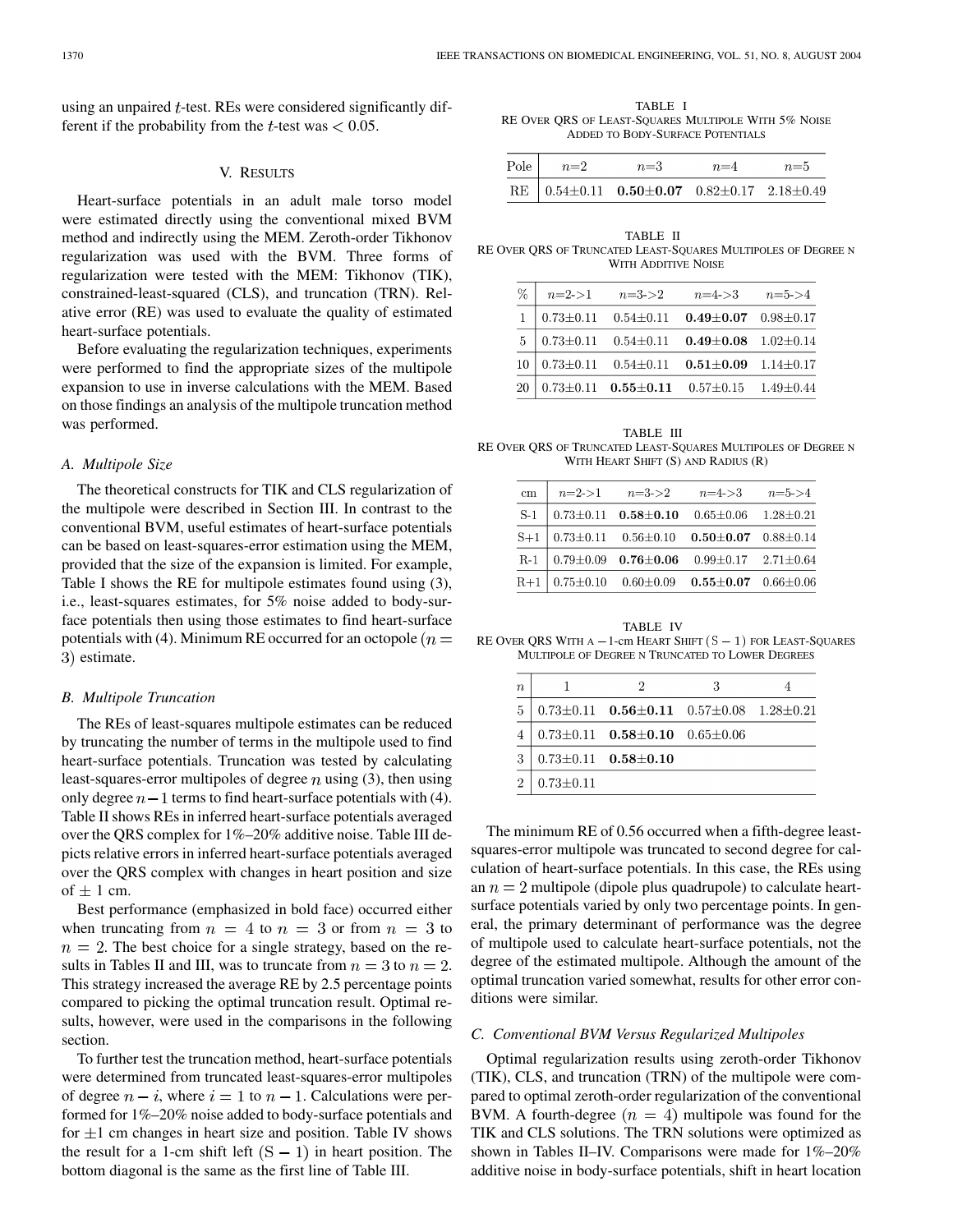

Fig. 3. Effect of 1%–20% additive noise. REs with optimal regularization using the conventional BVM and the MEM with TIK, CLS, and TRN regularization. The MEM was significantly better than the BVM where  $p$ values are shown.



Fig. 4. Effect of heart shift (S) and change in heart radius (R) by  $\pm 1$  cm. REs with optimal regularization using the conventional BVM and the MEM with TIK, CLS, and TRN regularization. The MEM was significantly better than the BVM where p values are shown.

of  $\pm$  1 cm, change in heart radius of  $\pm$  1 cm, and combinations of 10% additive noise with changes in heart location and size. These results are shown in Figs. 3–5.

The REs of the multipole solutions were compared to the BVM solution for each case using an unpaired  $t$ -test. For cases in which the p value was  $\langle 0.05$ , that value is shown on the bar indicating the RE. With additive noise, the MEM REs were significantly less than those for the BVM for TIK, CLS, and TRN regularization at 5%, 10%, and 20%. For combinations of noise and geometric errors with increased heart radius, the MEM REs were significantly less for TRN regularization than those for the BVM. For all combinations of noise and geometric errors, the MEM REs using TIK and CLS regularization were significantly less than those for the BVM.



Fig. 5. Effect of combined 10% noise, heart shift (S), and heart radius (R) change of  $\pm 1$  cm. REs with optimal regularization using the conventional BVM and the MEM with TIK, CLS, and TRN regularization. The MEM was significantly better than the BVM where  $p$  values are shown.

#### VI. DISCUSSION

Three methods to regularize estimation of the multipole moments of the body-surface distribution for estimating heart-surface potentials were described and tested. They were Tikhonov, CLS, and truncation regularization. Their performance was evaluated by finding the relative error in heart-surface potentials calculated from multipole estimates with body-surface noise and geometric errors in the heart model. REs were significantly lower than those of the conventional mixed VM in 10 of the 12 cases tested.

It is difficult to ascribe the improved performance of the MEM over the conventional BVM to any one factor. One possible reason is that the number of multipole coefficients to be inferred may be much smaller than the number of heart-surface potentials of interest. In general, the fewer unknowns for a given measurement set, the more accurate the estimate of those unknowns [[26\]](#page-8-0), [[27\]](#page-8-0). The performance of the BVM might have been improved by reducing the number of nodes representing the heart surface, thus reducing the number of unknowns, but reducing the number of nodes would also reduce the spatial resolution of the inferred potentials. The number of unknowns and the spatial-frequency content of MEM solutions is determined by the degree of the multipole, not the number of nodes in the heart model, which is arbitrary for the MEM.

We estimated a fourth-degree multipole with both Tikhonov and CLS regularization and either a third-, fourth-, or fifth-degree multipole with regularization via truncation. A forth-degree multipole contains 24 coefficients, i.e., 24 unknowns. The number of unknowns (heart nodes) for the BVM in this study at 91 was nearly 4 times as large. A lower limit for the number of BVM unknowns is probably around the number used in the original study of the BVM by Barr and coworkers [[10\]](#page-8-0). Their value of 58 is still more than twice the number of MEM unknowns routinely used here.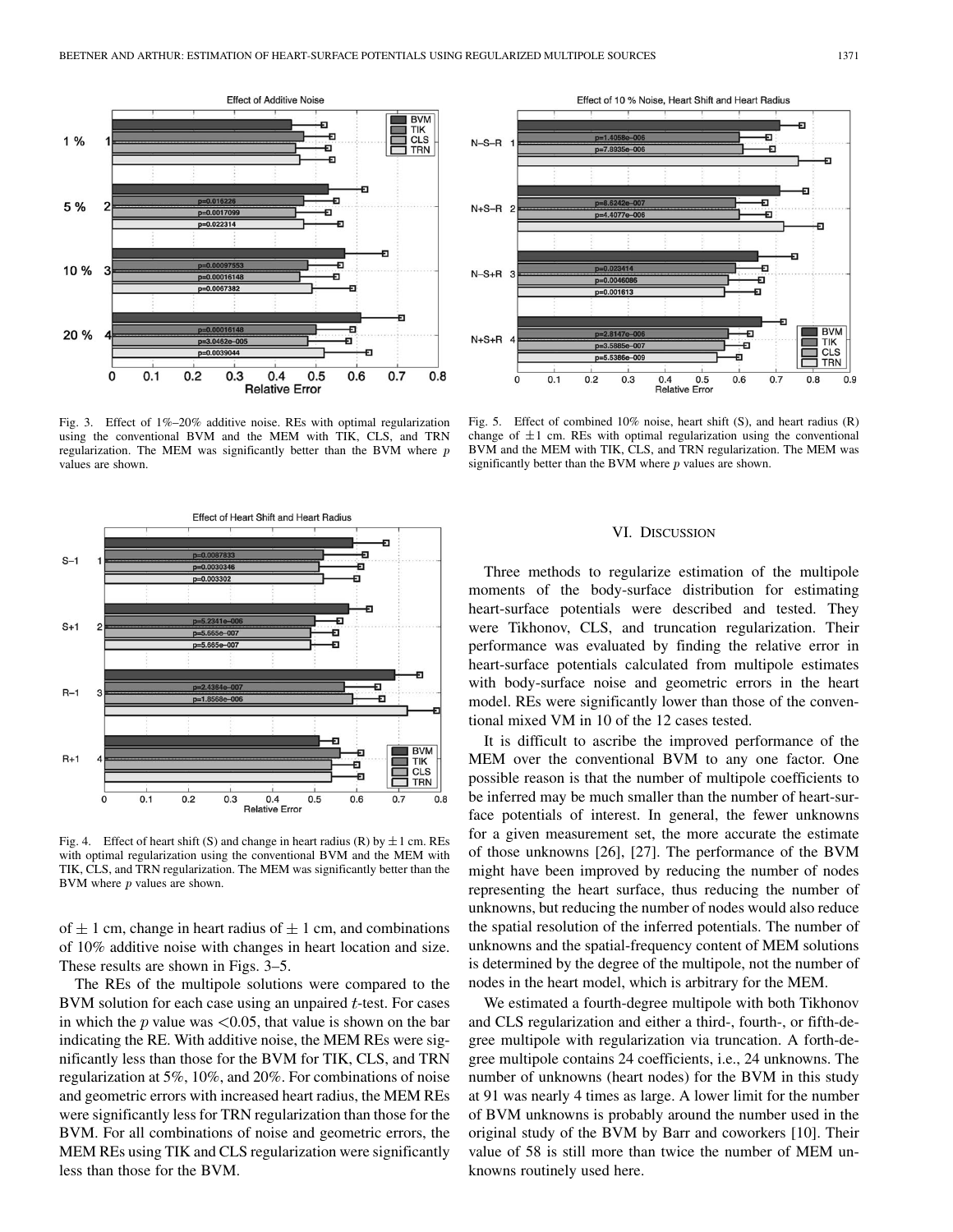<span id="page-7-0"></span>Another possible reason the MEM outperformed the BVM is that inference of multipole terms can easily be made dependent on spatial frequency. The higher the spatial frequency of the inferred source, the greater the error because higher spatial frequencies in heart-potential maps are more attenuated on the body-surface than lower spatial frequencies. Our results suggest that spatial frequencies beyond those described by a fourth-degree multipole may be lost in the noise on the body surface (see Table I). This limit on recoverable spatial frequency determines the number of unknowns for the MEM. The reduced number of unknowns needed for the MEM to outperform the BVM may give the MEM a significant advantage over the BVM in inferring heart-surface potentials. Furthermore, although the same number of nodes was used for both the BVM and MEM studies to provide a consistent basis for comparison, the MEM can be applied to a heart surface with any number of nodes without affecting the number of unknowns in the inverse problem.

Inverse solutions using the BVM were constrained in this study using zero-order Tikhonov regularization because zeroth-order regularization is often used as a baseline for performance. Other regularization techniques for the BVM may perform better under some conditions. A rough comparison of the MEM approach can be made to the BVM with other regularization techniques based on performance reported in the literature. Considering published results under similar conditions as were used here, studies with noise in body-surface potentials show anywhere from no improvement to 18% improvement in RE's compared to zeroth-order Tikhonov regularization when using truncated singular value decomposition [[13\]](#page-8-0), first-order Tikhonov regularization [[28\]](#page-8-0), second-order Tikhonov regularization [\[13](#page-8-0)], the generalized eigensystem approach (GES), or the modified GES (tGES) [[14\]](#page-8-0). While the relative performance of the MEM approach was not better than most of these approaches, its performance was equivalent. However, these results also suggest that better results can be expected using the MEM with firstor second-order Tikhonov regularization [[13\]](#page-8-0), [[28\]](#page-8-0). Similar studies of geometric errors found that truncated singular value decomposition [[14\]](#page-8-0), first-order Tikhonov regularization [[29\]](#page-8-0), GES [[14\]](#page-8-0), and tGES [\[14](#page-8-0)] return relative errors from 12% to 14% lower than zeroth-order Tikhonov regularization with the BVM. In our study, the MEM outperformed standard zeroth-order Tikhonov regularization of the BVM by more than any of these approaches. Care should be taken when comparing our results to these studies, however, as subtle differences in geometry or potentials can skew results. A more thorough evaluation of the MEM with high-order regularization matrices and a comparison to other regularization methods are topics for further study.

The MEM may not perform as well as it performed here when using a heart–torso model that includes inhomogeneities like the lungs. Convergence criteria for the multipole require that a sphere can be created which surrounds the cardiac sources and does not intersect any torso inhomogeneities [[30\]](#page-8-0). Such a sphere may not exist in the presence of the lungs; however, studies indicate that multipoles of degree five to eight or less may yield acceptable results even when lungs are included [[30\]](#page-8-0), [\[31](#page-8-0)]. Our study indicates that multipoles of degree five or less are adequate for estimation of heart-surface potentials under noise conditions that are typically encountered. Thus, the results presented here may be valid for torso models with lungs. Nevertheless, the effect of torso inhomogeneities on the MEM should be studied in the future.

Poor estimates of regularization parameters produce large errors in estimated potentials when using the BVM with zerothorder Tikhonov regularization. In contrast, the MEM performed well without any regularization (see Table I). The stability of the MEM is likely to be useful when regularization parameters are estimated from *a posteriori* information. Because of this stability, the MEM is likely to be more resilient to errors in the choice of the regularization parameter than the BVM. Determining the performance of the MEM with *a posteriori* regularization parameters for the Tikhonov and CLS techniques, as well as development of an algorithm for *a posteriori* application of the truncation method, remains for future work.

# VII. CONCLUSION

Estimating heart-surface potentials indirectly in an adult male using the multipole-equivalent method generally led to lower relative errors compared to direct estimation based on zeroth-order Tikhonov regularization with the conventional mixed-boundary-value approach. Multipole estimates were regularized with zeroth-order Tikhonov, CLS, and truncation techniques. The CLS technique was best in noise and with most geometric errors. Results for combinations of noise and geometric error were mixed with Tikhonov the best in two cases and truncation in the remaining two. Which one will prevail will likely depend on which is best at using *a posteriori* information to estimate the regularization parameter or truncation degree. Because the multipole estimates without regularization were comparable to the results using regularization, we expect the advantage of the MEM to be even greater compared to the BVM when using *a posteriori* information than it was in this study using optimal regularization.

#### ACKNOWLEDGMENT

The authors are grateful to R. Schuessler of the Washington University School of Medicine for providing the measured epicardial potentials used in this study.

#### **REFERENCES**

- [1] E. Frank, "An accurate clinically practical system for spatial vectorcardiography," *Circulation*, vol. XIII, pp. 737–749, 1956.
- [2] J. H. Holt Jr, A. C. L. Barnard, M. S. Lynn, and P. Svendsen, "A study of the human heart as a multiple dipole electrical source I. Normal adult male subjects," *Circulation*, vol. XL, pp. 687–696, 1968.
- [3] R. M. Arthur, D. B. Geselowitz, S. A. Briller, and R. F. Trost, "Quadrupole components of the human surface electrocardiogram," *Amer. Heart J.*, vol. 83, no. 5, pp. 663–677, May 1972.
- [4] R. M. Gulrajani, P. Savard, and F. A. Roberge, "The inverse problem in electrocardiography: Solution in terms of equivalent sources," *CRC Crit. Rev. Biomed. Eng.*, vol. 16, no. 3, pp. 171–214, 1988.
- [5] R. M. Gulrajani, "The forward and inverse problems of electrocardiography," *IEEE Eng. Med. Biol. Mag.*, vol. 17, pp. 84–101, May 1998.
- [6] M. Ramsey III, R. C. Barr, and M. S. Spach, "Comparison of measured torso potentials with those simulated from epicardial potentials for ventricular depolarization and repolarization in the intact dog," *Circ. Res.*, vol. 41, pp. 660–672, 1977.